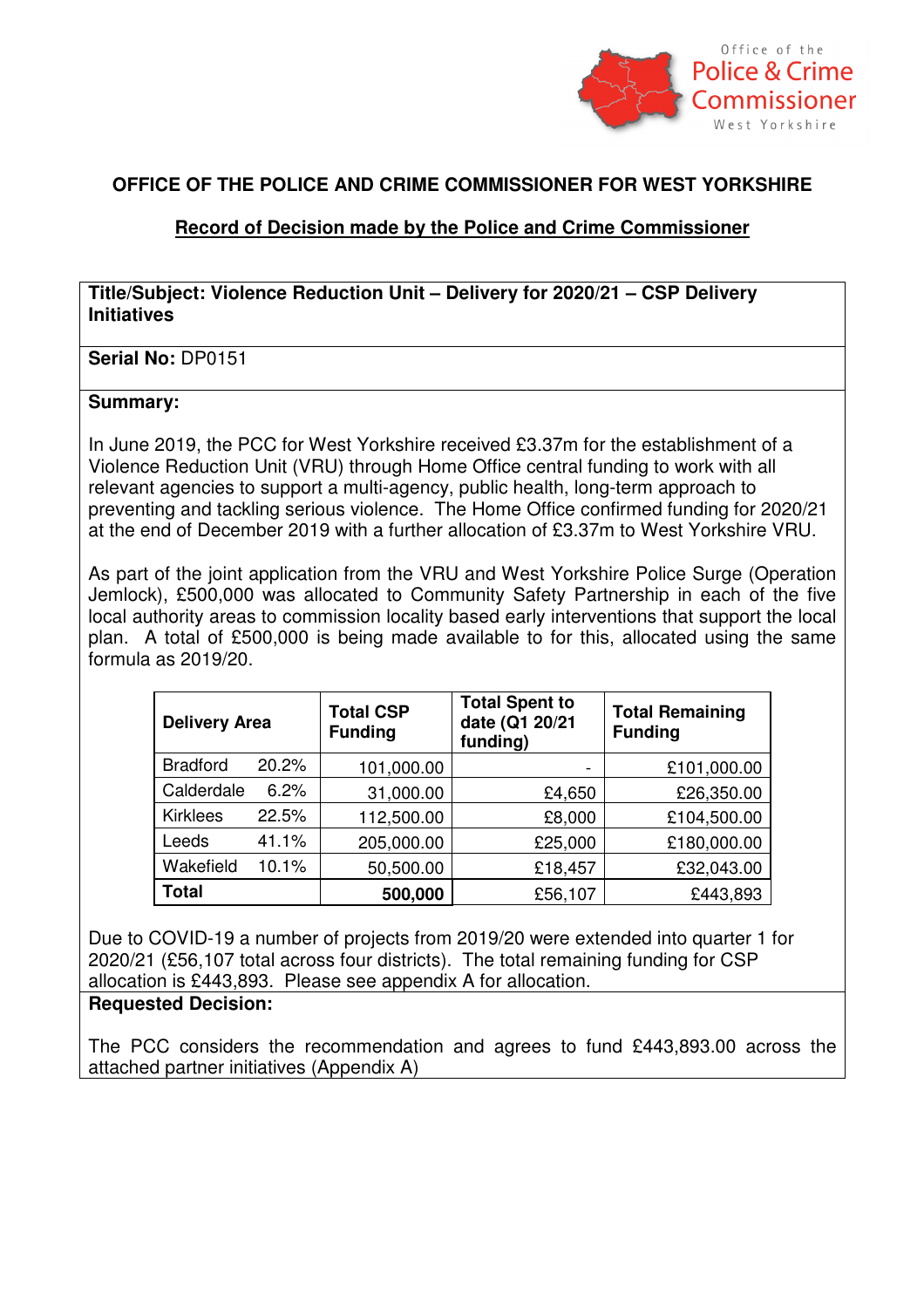| <b>Implications</b> | <b>Details / Comments</b> | <b>Officer Sign Off</b>               |
|---------------------|---------------------------|---------------------------------------|
| Financial           |                           | Treasurer                             |
|                     |                           | Deputy Police & Crime<br>Commissioner |
|                     |                           | <b>Interim Chief Executive</b>        |

| <b>Police and Crime Commissioner Decision:</b>          |  |  |  |  |
|---------------------------------------------------------|--|--|--|--|
| Agreed                                                  |  |  |  |  |
| Signature:                                              |  |  |  |  |
| Title: Police and Crime Commissioner for West Yorkshire |  |  |  |  |
| Date: 23.07.20                                          |  |  |  |  |